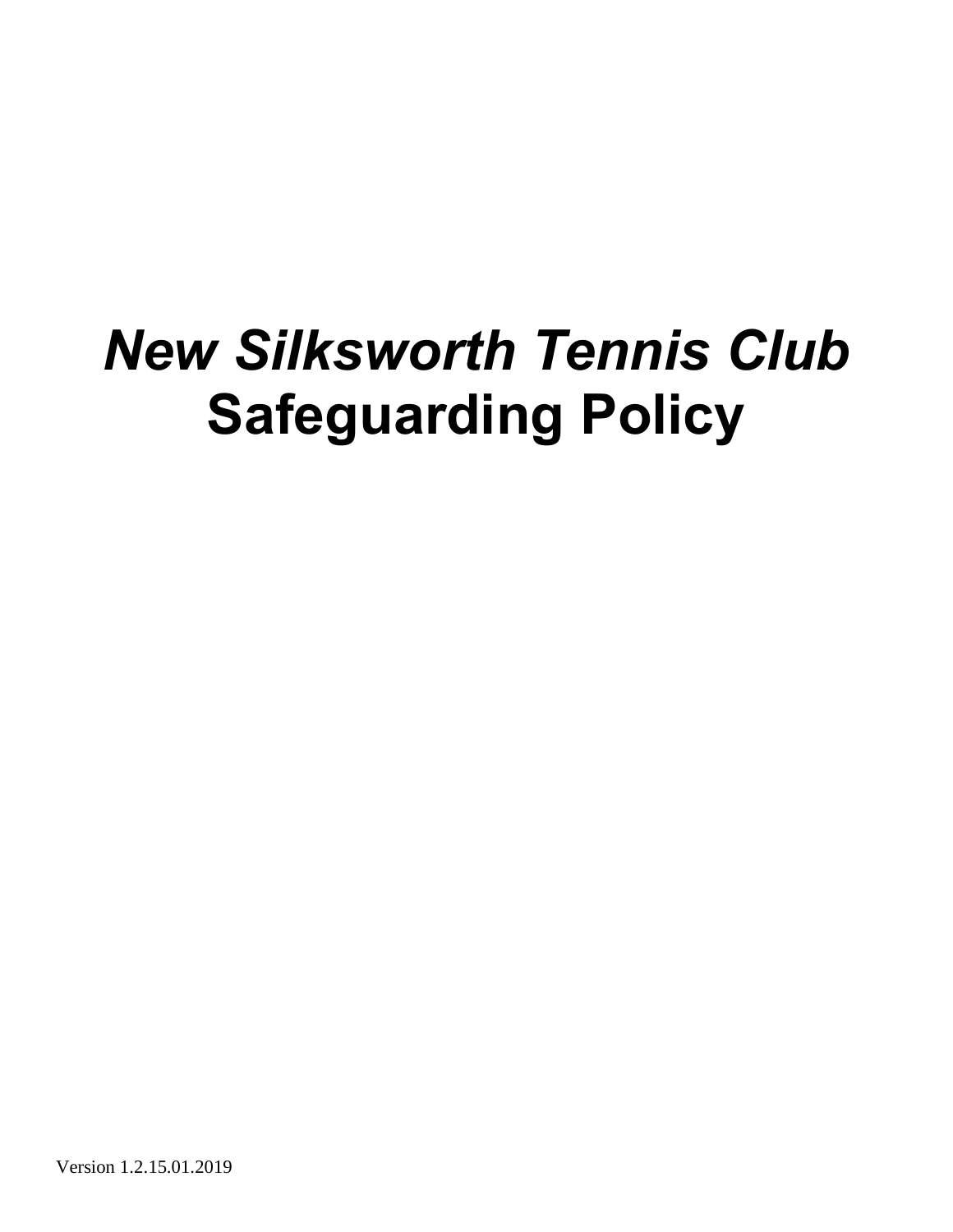## **Reporting a Safeguarding Concern within the Tennis Environment**

How to respond to allegations against a member of staff/volunteer or another young person within the Tennis Environment.

For Tennis Wales / Tennis Scotland cases, on-going consultation will take place with them.



Last Updated:  $\frac{01.04.2019}{0}$  Next Review:  $\frac{01.04.2021}{0}$  *(or earlier if there is a change in legislation)*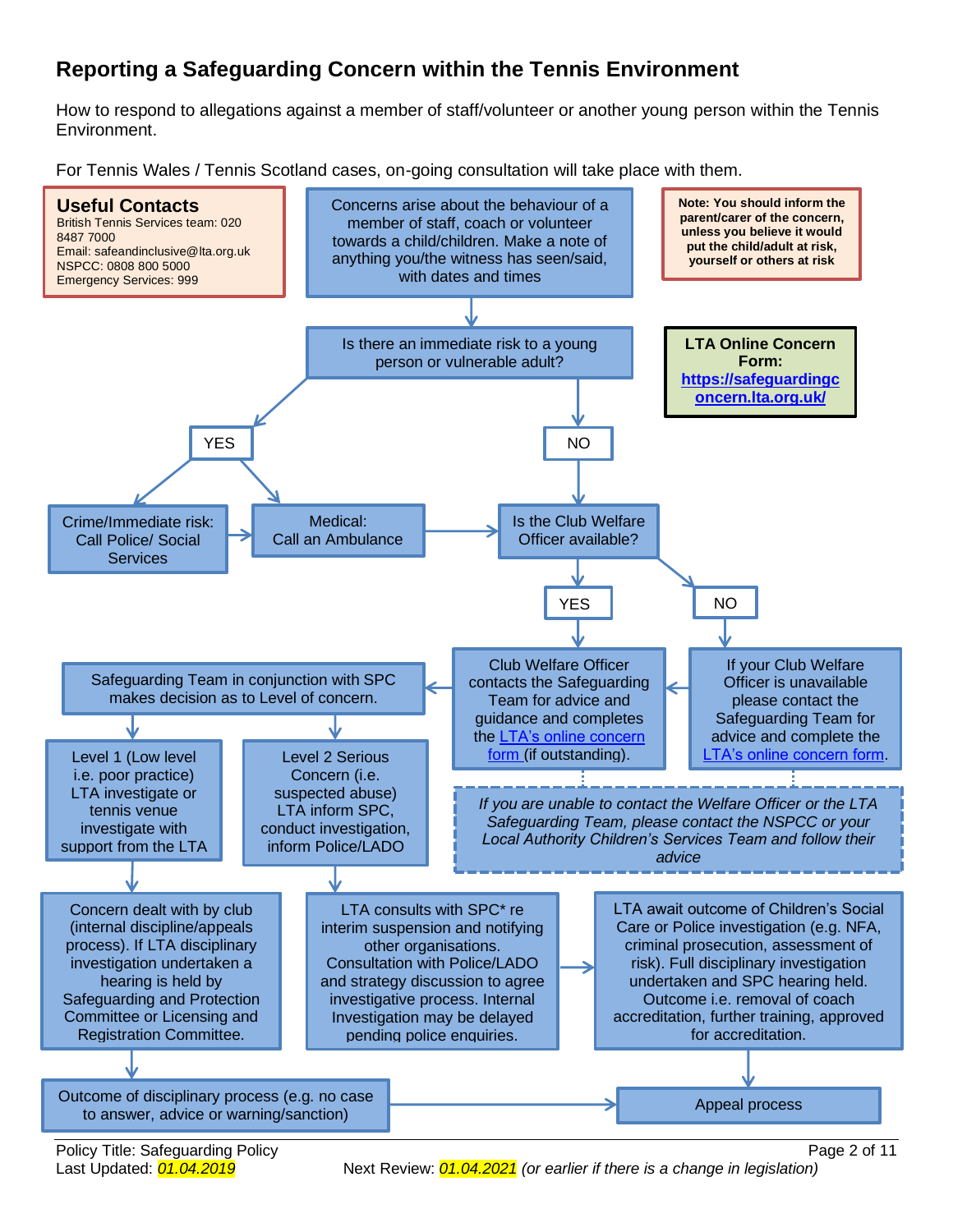# **Safeguarding Policy**

#### **1. Policy statement**

The New Silksworth Tennis Club is committed to prioritising the well-being of all children and adults at risk, promoting safeguarding in our club at all times, including all programmes and events we run. All activities, events and competitions arranged by the club run in accordance with the LTA's Safeguarding at Events, Activities and Competitions guidance. This Policy strives to minimise risk, deliver a positive tennis experience for everyone and respond appropriately to all safeguarding concerns/disclosures.

#### **2. Use of terminology**

**Child:** a person under the age of eighteen years.

Note that some legislation in Scotland defines a child as a person under sixteen years old. However, where there is any safeguarding concern, anyone under the age of 18 is regarded as a child unless advised otherwise by the LTA Safeguarding Team .

**Adult at risk:** a person aged eighteen years or over who is, or may be, in need of community care services by reason of disability, age or illness; and is, or may be, unable to take care of, or unable to protect him or herself against abuse or neglect.

**Safeguarding children:** protecting children from abuse and neglect, preventing the impairment of children's health or development, ensuring that they grow up in circumstances consistent with the provision of safe and effective care, and taking action to enable all children to have the best life chances.

**Safeguarding adults at risk:** protecting adults from abuse and/or neglect. Enabling adults to maintain control over their lives and make informed choices without coercion. Empowering adults at risk, consulting them before taking action, unless someone lacks the capacity to make a decision, or their mental health poses a risk to their own or someone else's safety, in which case, always acting in his or her best interests.

*(See appendix A for full glossary of terms)*.

#### **3. Scope**

This Policy is applicable to all staff, volunteers, committee members, coaches and club members. It is in line with national legislation and applicable across the UK.

Advice, guidance and support is available from the LTA Safeguarding Team.

#### **4. Responsibility for the implementation of the Safeguarding Policy, Code of Conduct and Reporting Procedure**

#### **SAFEGUARDING IS EVERYONE'S RESPONSIBILITY: NOT RESPONDING TO A SAFEGUARDING CONCERN IS NOT AN OPTION.**

- Our club's committee has overall accountability for this Policy and its implementation
- Our club Welfare Officer *Duncan Goodfellow, NSTC Secretary* is responsible for updating this Policy in line with legislative and club developments
- All individuals involved in/present at the club are required to adhere to the Policy and Code of Conduct
- The LTA Safeguarding Team and Tennis Scotland, Tennis Wales and Tennis Foundation Safeguarding Leads can offer support to help clubs proactively safeguard.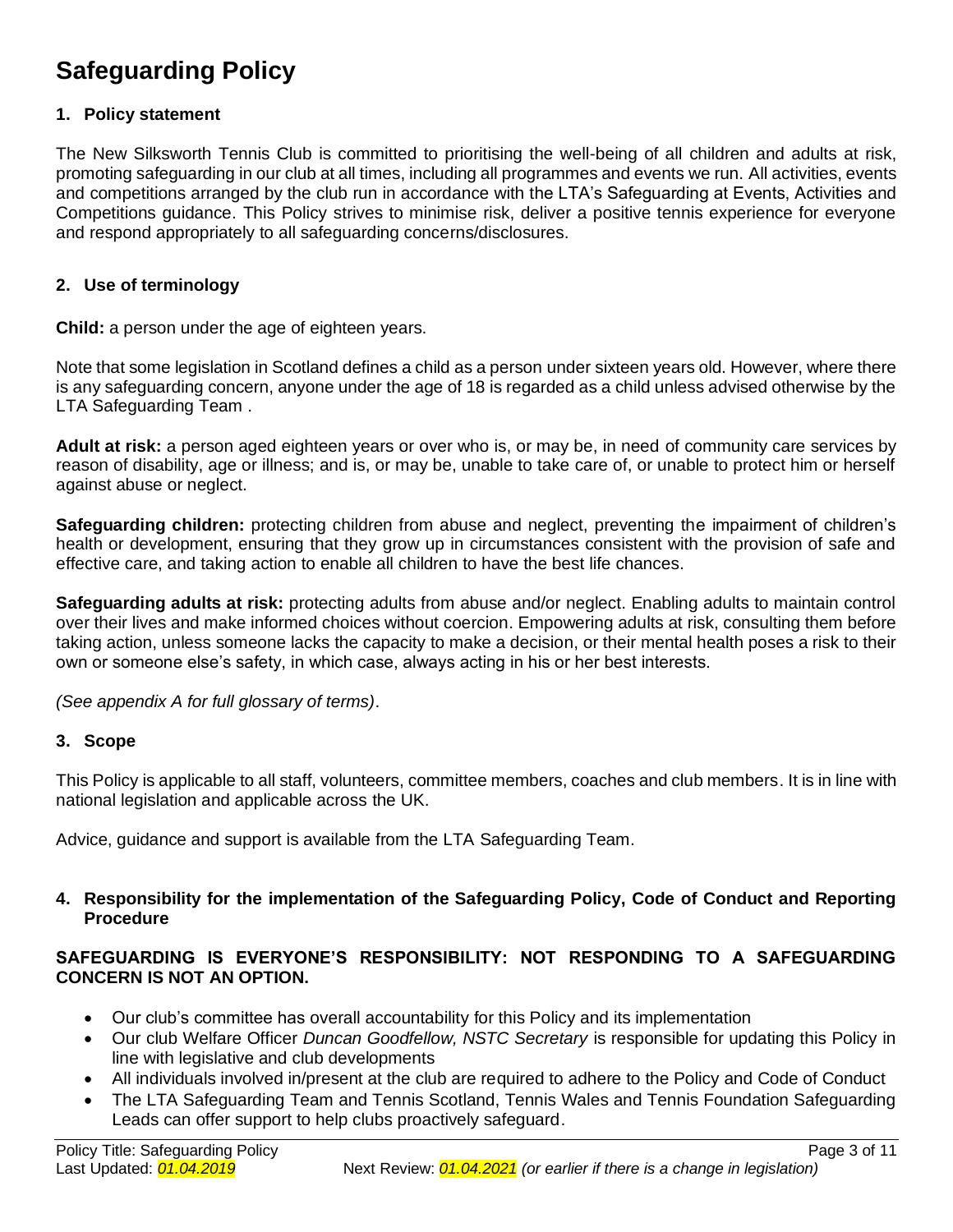#### **Where there is a safeguarding concern/disclosure:**

- The individual who is told about, hears, or is made aware of the concern/disclosure is responsible for following the Reporting a Safeguarding Concern Procedure shown in the flowchart at the beginning of this policy. Unless someone is in immediate danger, they should inform their club Welfare Officer, LTA Safeguarding Team or National Safeguarding Lead.
- The club Welfare Officer and Safeguarding Leads are responsible for reporting safeguarding concerns to the LTA Safe Safeguarding Team.
- The LTA Safeguarding Team is responsible for assessing all safeguarding concern/disclosures that are reported to them and working with the club Welfare Officer and National Safeguarding Leads to follow up as appropriate on a case-by-case basis, prioritising the well-being of the child/ adult at risk at all times. Dependent on the concern/disclosure, a referral may be made to:
	- o The police in an emergency (999);
	- o Local Authority Children's Services (0191) 520 5560 www.togetherforchildren.org.uk
	- o Local Authority Adult Services *0191 520 5552*
	- o Designated Officer (England only) for concerns/disclosures about a member of staff, consultant, coach, official or volunteer *Duncan Goodfellow Tel: 0751 464 8336*

#### **5. Breaches of the Safeguarding Policy, Code of Conduct and Reporting Procedure**

Breaches of this Policy and/or failure to comply with the outlined responsibilities may result in the following:

- Disciplinary action leading to possible exclusion from the club, dismissal and legal action
- Termination of current and future roles within the club and roles in other clubs, the LTA, Tennis Wales, Tennis Scotland and the Tennis Foundation*.*

Actions taken by players, parents or carers, staff, consultants, volunteers, officials, coaches inside or outside of the club that are seen to contradict this Policy may be considered a violation of this Policy.

Where an appeal is lodged in response to a safeguarding decision made by the club, the individual should adhere to the club's appeal procedure

#### **6. Whistleblowing**

Safeguarding children and adults at risk requires everyone to be committed to the highest possible standards of openness, integrity and accountability. As a club, we are committed to encouraging and maintaining a culture where people feel able to raise a genuine safeguarding concern and are confident that it will be taken seriously.

#### **What is whistle blowing?**

In the context of safeguarding, "whistle blowing" is when someone raises a concern about the well-being of a child or an adult at risk.

A whistle blower may be:

- a player;
- a volunteer:
- a coach;
- other member of staff;
- an official;
- a parent;
- a member of the public.

#### **How to raise a concern about a child or an adult at risk at the club**

If a child or an adult at risk is in immediate danger or risk of harm, the police should be contacted by calling 999.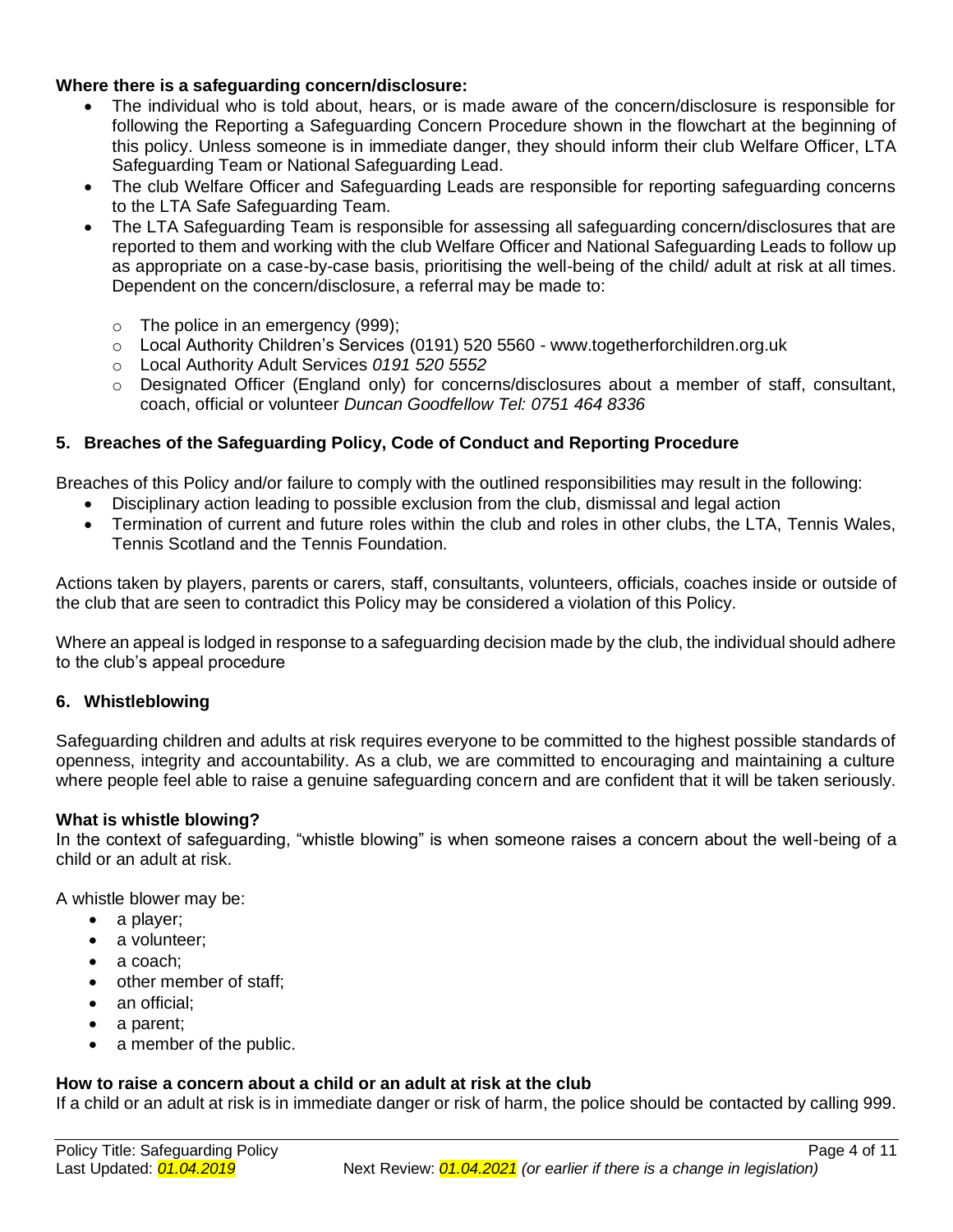Where a child or an adult at risk is not in immediate danger, any concerns about their well-being should be made without delay to the Club Welfare Officer. The Club Welfare Officer will pass the details of the concern on to the LTA Safeguarding Team at the earliest opportunity and the relevant local authority and the police will be contacted, where appropriate.

If, however, the whistle blower does not feel comfortable raising a concern with the Club Welfare Officer, the whistle blower should contact the LTA Safeguarding Team directly on 020 8487 7000, the Local Authority Designated Officer (LADO) or the NSPCC on 0808 800 5000.

The Club Welfare Officer can be contacted on: *0751 464 8336*

#### **Information to include when raising a concern**

The whistle blower should provide as much information as possible regarding the incident or circumstance which has given rise to the concern, including:

- their name and contact details (unless they wish to remain anonymous);
- names of individuals involved;
- date, time and location of incident/circumstance; and
- whether any witnesses were present.

#### **What happens next?**

All concerns raised by a whistle blower about the well-being of a child or an adult at risk will be taken seriously and every effort will be made to deal with each concern fairly, quickly and proportionately.

If the whistle blower does not believe that the concern has been dealt with appropriately and wishes to speak to someone outside the club or the LTA Safeguarding Team, the NSPCC Whistleblowing advice line should be contacted on 0800 028 0285 or by emailing [help@nspcc.org.uk.](mailto:help@nspcc.org.uk)

#### **Support**

The club will not tolerate any harassment, victimisation or unfair treatment of, and will take appropriate action to protect, whistle blowers when they raise a concern in good faith.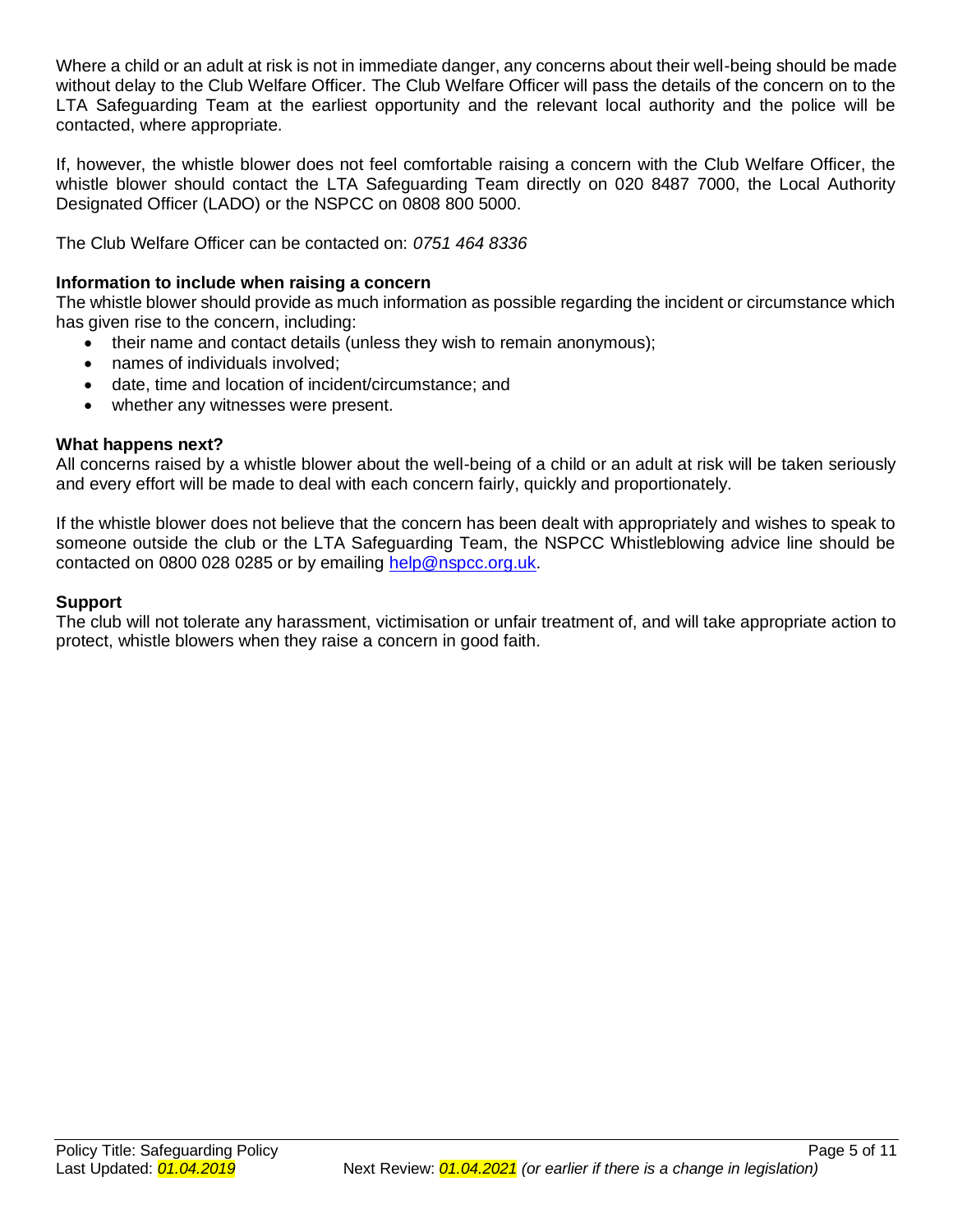# **Codes of Conduct**

#### **All members of staff, volunteers and members agree to:**

- Prioritise the well-being of all children and adults at risk at all times
- Treat all children and adults at risk fairly and with respect
- Be a positive role model. Act with integrity, even when no one is looking
- Help to create a safe and inclusive environment both on and off court
- Not allow any rough or dangerous behaviour, bullying or the use of bad or inappropriate language
- Report all allegations of abuse or poor practice to the club Welfare Officer
- Not use any sanctions that humiliate or harm a child or adult at risk
- Value and celebrate diversity and make all reasonable efforts to meet individual needs
- Keep clear boundaries between professional and personal life, including on social media
- Have the relevant consent from parents/carers, children and adults before taking or using photos and videos
- Refrain from making physical contact with children or adults unless it is necessary as part of an emergency or congratulatory (e.g. handshake / high five)
- Refrain from smoking and consuming alcohol during club activities or coaching sessions
- Ensure roles and responsibilities are clearly outlined and everyone has the required information and training
- Avoid being alone with a child or adult at risk unless there are exceptional circumstances
- Refrain from transporting children or adults at risk, unless this is required as part of a club activity (e.g. away match) and there is another adult in the vehicle
- Not abuse, neglect, harm or discriminate against anyone; or act in a way that may be interpreted as such
- Not have a relationship with anyone under 18 for whom they are coaching or responsible for
- Be acutely aware of the power that coaches and coaching assistants develop over players in the coaching relationship and avoid any intimacy (sexual or otherwise) with players

#### **All children agree to:**

- Be friendly, supportive and welcoming to other children and adults
- Play fairly and honestly
- Respect club staff, volunteers and Officials and accept their decisions
- Behave, respect and listen to your coach
- Take care of your equipment and club property
- Respect the rights, dignity and worth of all participants regardless of age, gender, ability, race, culture, religion or sexual identity
- Not use bad, inappropriate or racist language, including on social media
- Not bully, intimidate or harass anyone, including on social media
- Not smoke, drink alcohol or drugs of any kind on club premises or whilst representing the club at competitions or events
- Talk to the club Welfare Officer about any concerns or worries they have about themselves or others

#### **All parents and carers agree to:**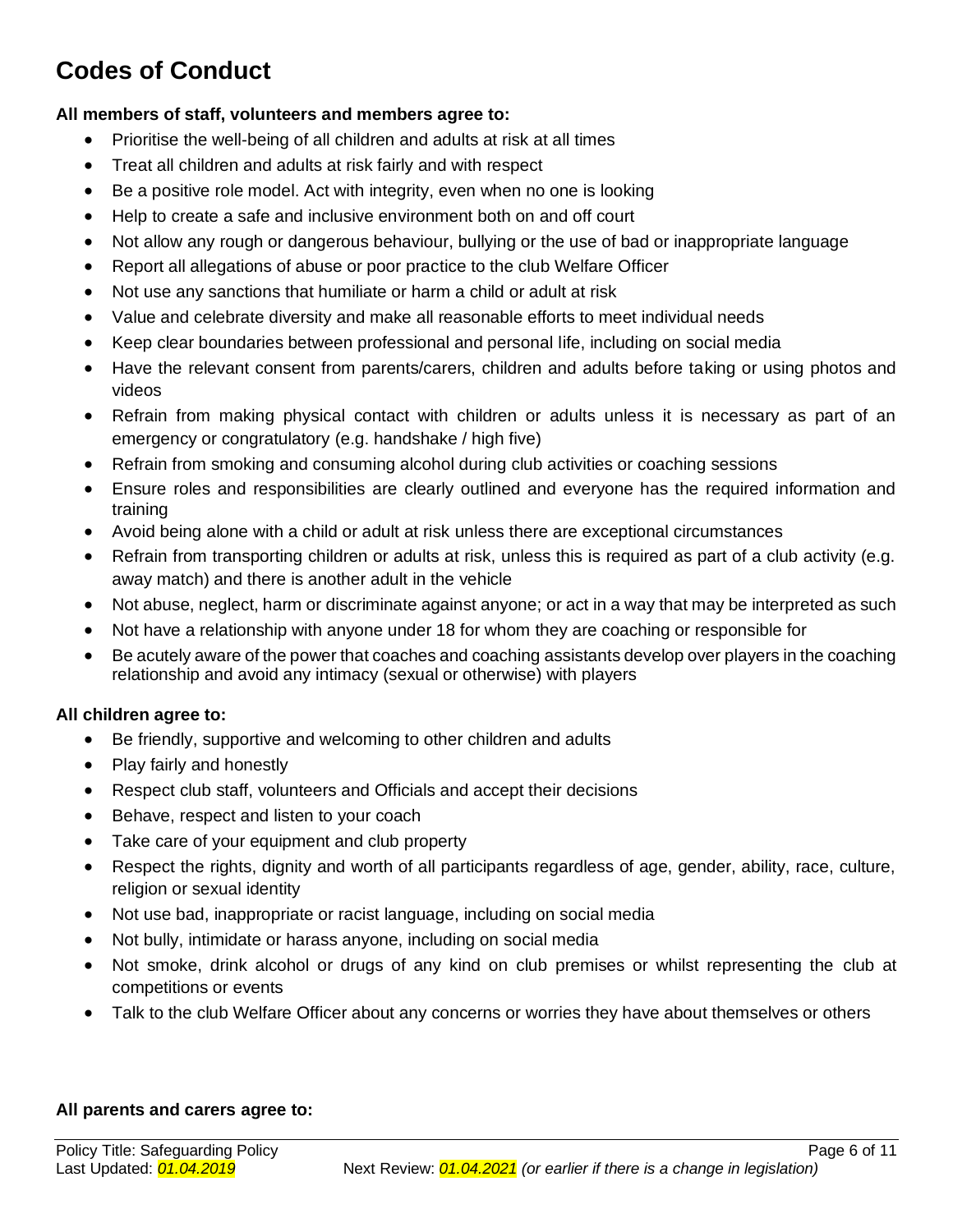- Positively reinforce your child and show an interest in their tennis
- Use appropriate language at all times
- Be realistic and supportive
- Never ridicule or admonish a child for making a mistake or losing a match
- Treat all children, adults, volunteers, coaches, officials and members of staff with respect
- Behave responsibly at the venue; do not embarrass your child
- Accept the official's decisions and do not go on court or interfere with matches
- Encourage your child to play by the rules, and teach them that they can only do their best
- Deliver and collect your child punctually from the venue
- Ensure your child has appropriate clothing for the weather conditions
- Ensure that your child understands their code of conduct
- Adhere to your venue's safeguarding policy, diversity and inclusion policy, rules and regulations
- Provide emergency contact details and any relevant information about your child including medical history

This Policy is reviewed every two years (or earlier if there is a change in national legislation).

This Policy is recommended for approval by:

Club Committee Chair *Moira Raply* **Date: 01.04.2019** Date: 01.04.2019

Club Welfare Officer *Duncan Goodfellow* Date: 01.04.2019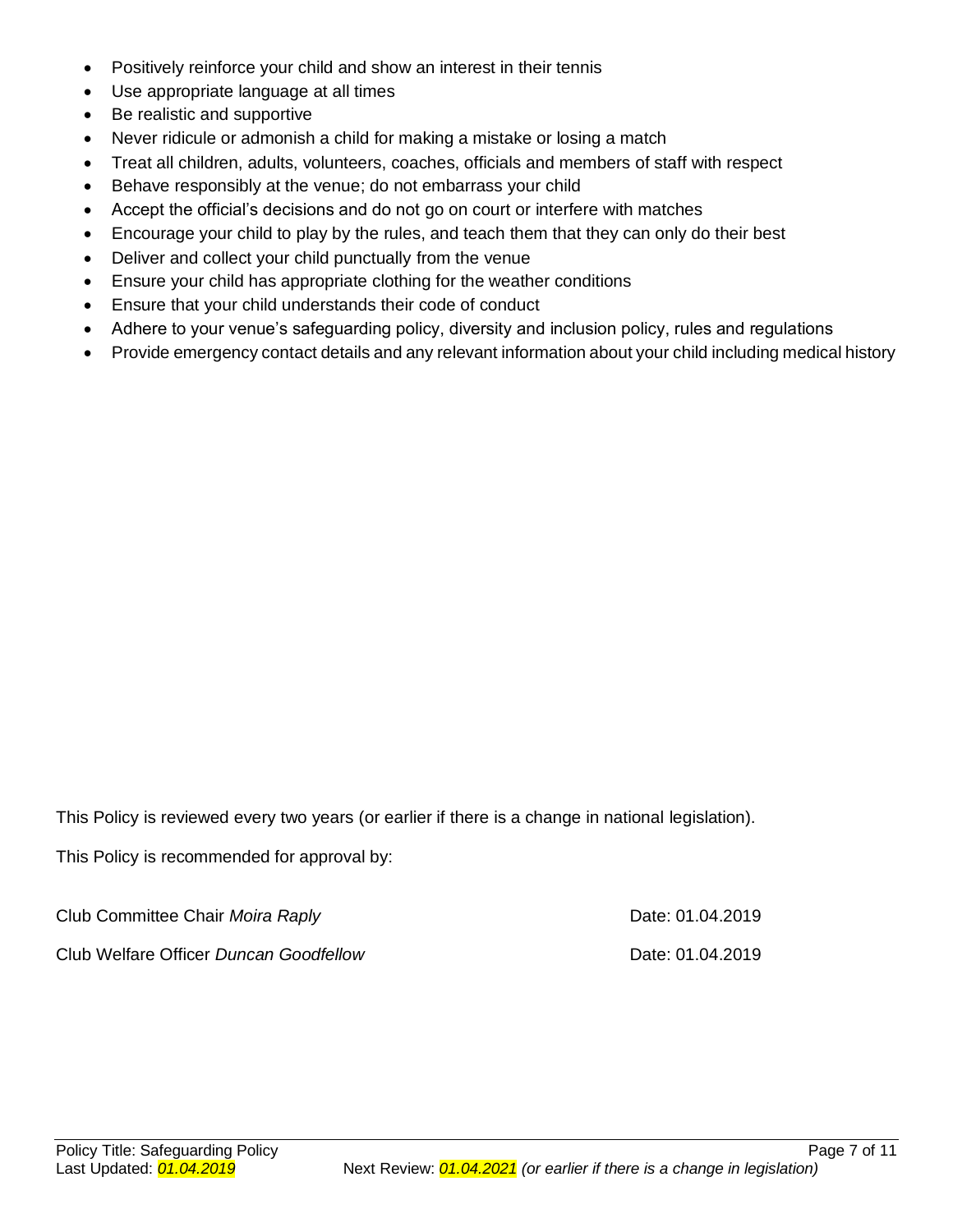# **Appendix A: Glossary of Terms**

**Safeguarding:** protecting **children** from abuse and neglect, preventing the impairment of children's health or development, ensuring that children are growing up in circumstances consistent with the provision of safe and effective care, and taking action to enable all children to have the best life chances. Enabling **adults at risk** to achieve the outcomes that matter to them in their life; protecting their right to live in safety, free from abuse and neglect. Empowering and supporting them to make choices, stay safe and raise any concerns. Beginning with the assumption that an individual is best-placed to make decisions about their own wellbeing, taking proportional action on their behalf only if someone lacks the capacity to make a decision, they are exposed to a lifethreatening risk, someone else may be at risk of harm, or a criminal offence has been committed or is likely to be committed.

#### **Abuse and neglect**

**Physical abuse:** A form of abuse which may involve hitting, shaking, throwing, poisoning, burning or scalding, drowning, suffocating or otherwise causing physical harm to a child or adult at risk. Physical harm may also be caused when a parent or carer fabricates the symptoms of, or deliberately induces illness

**Sexual abuse:** Involves forcing or enticing a child or young person to take part in abuse sexual activities, not necessarily involving a high level of violence, whether or not the child is aware of what is happening. The activities may involve physical contact, including assault by penetration (for example, rape or oral sex) or non-penetrative acts such as masturbation, kissing, rubbing and touching outside of clothing. They may also include non-contact activities, such as involving children in looking at, or in the production of, sexual images, watching sexual activities, encouraging children to behave in sexually inappropriate ways, or grooming a child in preparation for abuse (including via the internet). Sexual abuse is not solely perpetrated by adult males. Women can also commit acts of sexual abuse, as can other children

**Emotional abuse:** The persistent emotional maltreatment of a child or adult at risk such as to cause severe and persistent adverse effects on their emotional development. It may involve conveying to a child/ adult at risk that they are worthless or unloved, inadequate, or valued only insofar as they meet the needs of another person; not giving them opportunities to express their views; deliberately silencing them or 'making fun' of what they say or how they communicate. It may feature age or developmentally inappropriate expectations being imposed, including interactions that are beyond a child or adult at risk's developmental capability, as well as overprotection and limitation of exploration and learning, or preventing them participating in normal social interaction. It may involve seeing or hearing the ill-treatment of another. It may involve serious bullying (including cyber bullying), causing a child or adult at risk to feel frightened or in danger, or the exploitation or corruption of children. Some level of emotional abuse is involved in all types of maltreatment of a child, though it may occur alone.

**Neglect:** The persistent failure to meet a child/ adult at risk's basic physical and/or psychological needs, likely to result in the serious impairment of their health or development. It may involve a parent or carer failing to:

- $\circ$  provide adequate food, clothing and shelter (including exclusion from home or abandonment);
- $\circ$  protect a child/ adult at risk from physical and emotional harm or danger;
- $\circ$  ensure adequate supervision (including the use of inadequate care-givers); or
- o ensure access to appropriate medical care or treatment.

It may also include neglect of, or unresponsiveness to, a child's or adult at risk's basic emotional needs. Neglect may occur during pregnancy as a result of maternal substance abuse.

#### **Additional examples of abuse and neglect of adults at risk**

**Financial abuse**: having money or property stolen; being defrauded; being put under pressure in relation to money or other property; and having money or other property misused.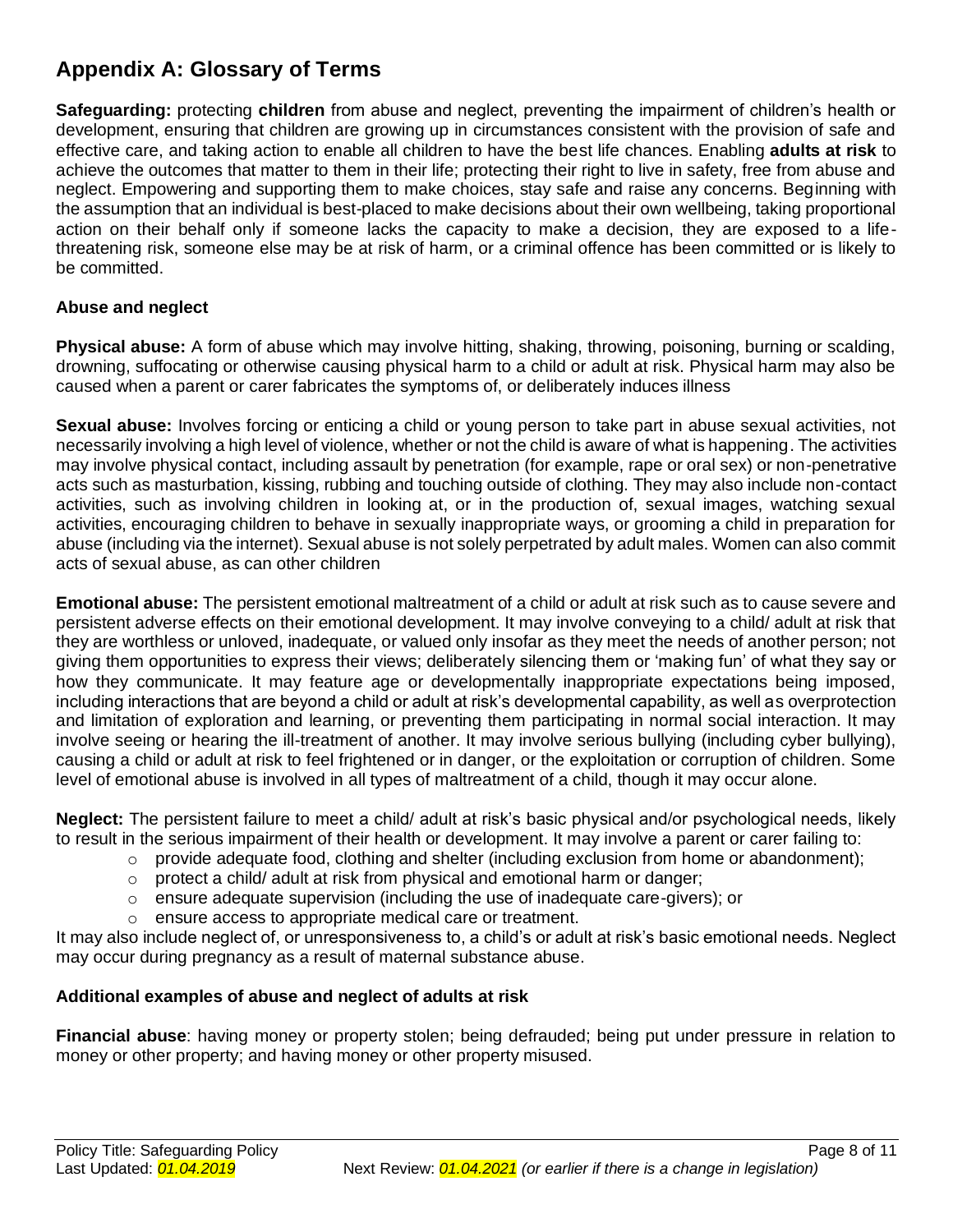**Discriminatory abuse**: treating someone in a less favourable way and causing them harm, because of their age, gender, sexuality, gender identity, disability, socio-economic status, ethnic origin, religion and any other visible or non-visible difference.

**Domestic abuse**: includes physical, sexual, psychological or financial abuse by someone who is, or has been a partner or family member. Includes forced marriage, female genital mutilation and honour-based violence (an act of violence based on the belief that the person has brought shame on their family or culture). Domestic abuse does not necessarily involve physical contact or violence.

**Psychological abuse:** including emotional abuse, threats of harm or abandonment, deprivation of contact, humiliation, blaming, controlling, intimidation, coercion, harassment, verbal abuse, isolation or withdrawal from services or supportive networks.

**Organisational abuse**: where the needs of an individual are not met by an organisation due to a culture of poor practice or abusive behaviour within the organisation.

**Self-neglect:** behaviour which threatens an adult's personal health or safety (but not that of others). Includes an adult's decision to not provide themselves with adequate food, clothing, shelter, personal hygiene, or medication (when indicated), or take appropriate safety precautions

**Modern slavery**: encompasses slavery, human trafficking, criminal and sexual exploitation, forced labour and domestic servitude. Traffickers and slave masters use whatever means they have at their disposal to coerce, deceive and force individuals into a life of abuse, servitude and inhumane treatment.

- A person who is being abused may experience more than one type of abuse
- Harassment, and bullying are also abusive and can be harmful
- Female Genital Mutilation (FGM) is now recognised as a form of physical, sexual and emotional abuse that is practised across the UK
- Child Sexual Exploitation is recognised as a form of sexual abuse in which children are sexually exploited for money, power or status
- Child trafficking is recognised as child abuse where children are often subject to multiple forms of exploitation. Children are recruited, moved or transported to, or within the UK, then exploited, forced to work or sold
- People from all cultures are subject to abuse. It cannot be condoned for religious or cultural reasons
- Abuse can have immediate and long-term impacts on someone's well-being, including anxiety, depression, substance misuse, eating disorders and self-destructive Conducts, offending and anti-social **Conduct**
- Those committing abuse are most often adults, both male and female. However, child-to-child abuse also takes place.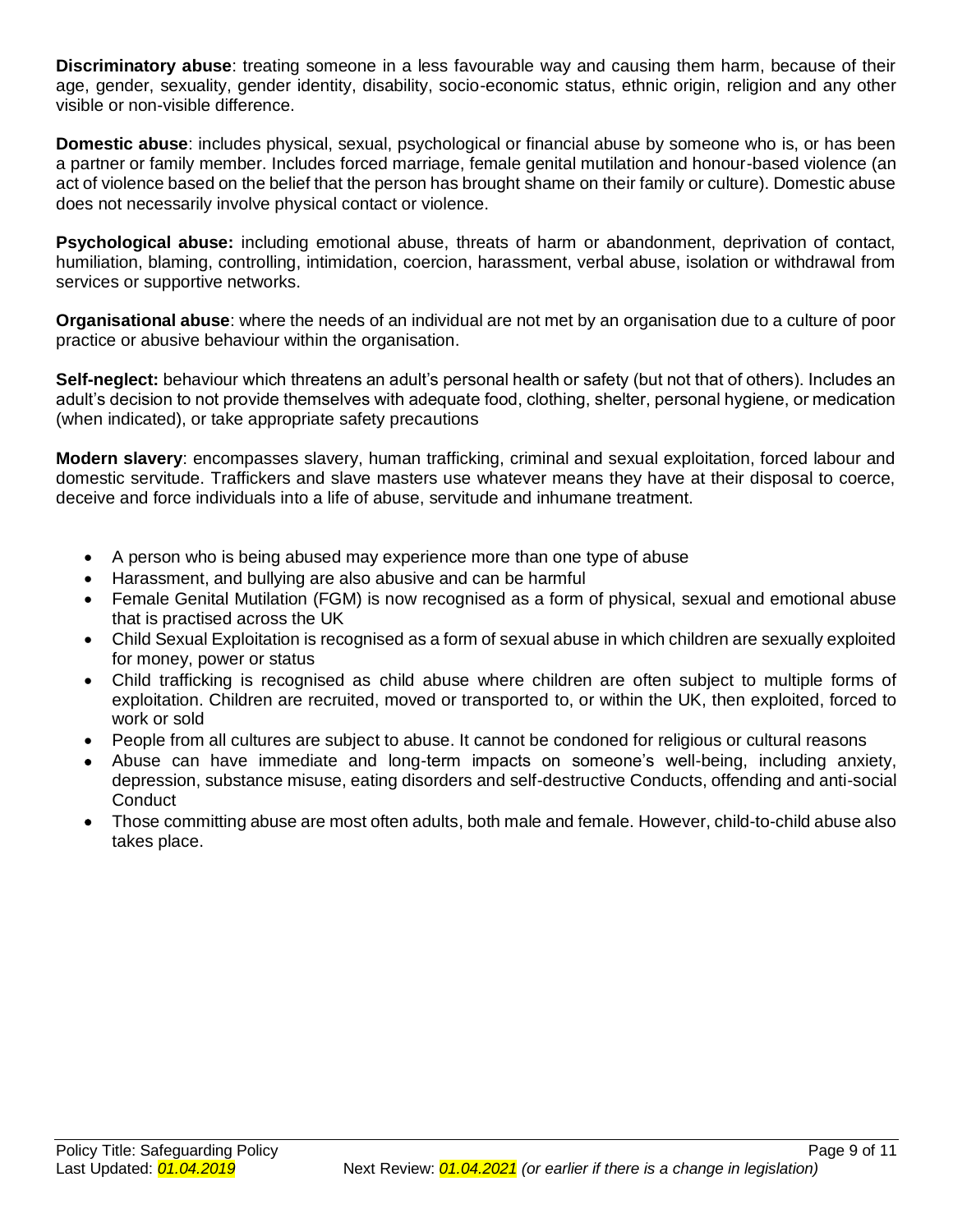### **Appendix B: What to do if a disclosure from a child or adult at risk is made to you:**

- 1. **Listen** carefully and calmly to the individual
- 2. **Reassure** the individual that they have done the right thing and what they have told you is very important
- 3. **Avoid questioning** where possible, and never ask leading questions
- 4. **Do not promise secrecy**. Let the individual know that you will need to speak to the Welfare Officer/LTA Safeguarding Team because it is in their best interest. If you intend to speak to the police or social care, you should let them know this too.
- 5. **Report the concern.** In an emergency, call the police (999), otherwise talk to the Welfare Officer/LTA Safeguarding Team as soon as possible. Do not let doubt/personal bias prevent you from reporting the allegation
- **6. Record** details of the disclosure and allegation using the LTA's online reporting a concern form within 24 hours*. If you do not have access to the online form, write down the details using what you have available then sign and date it.*